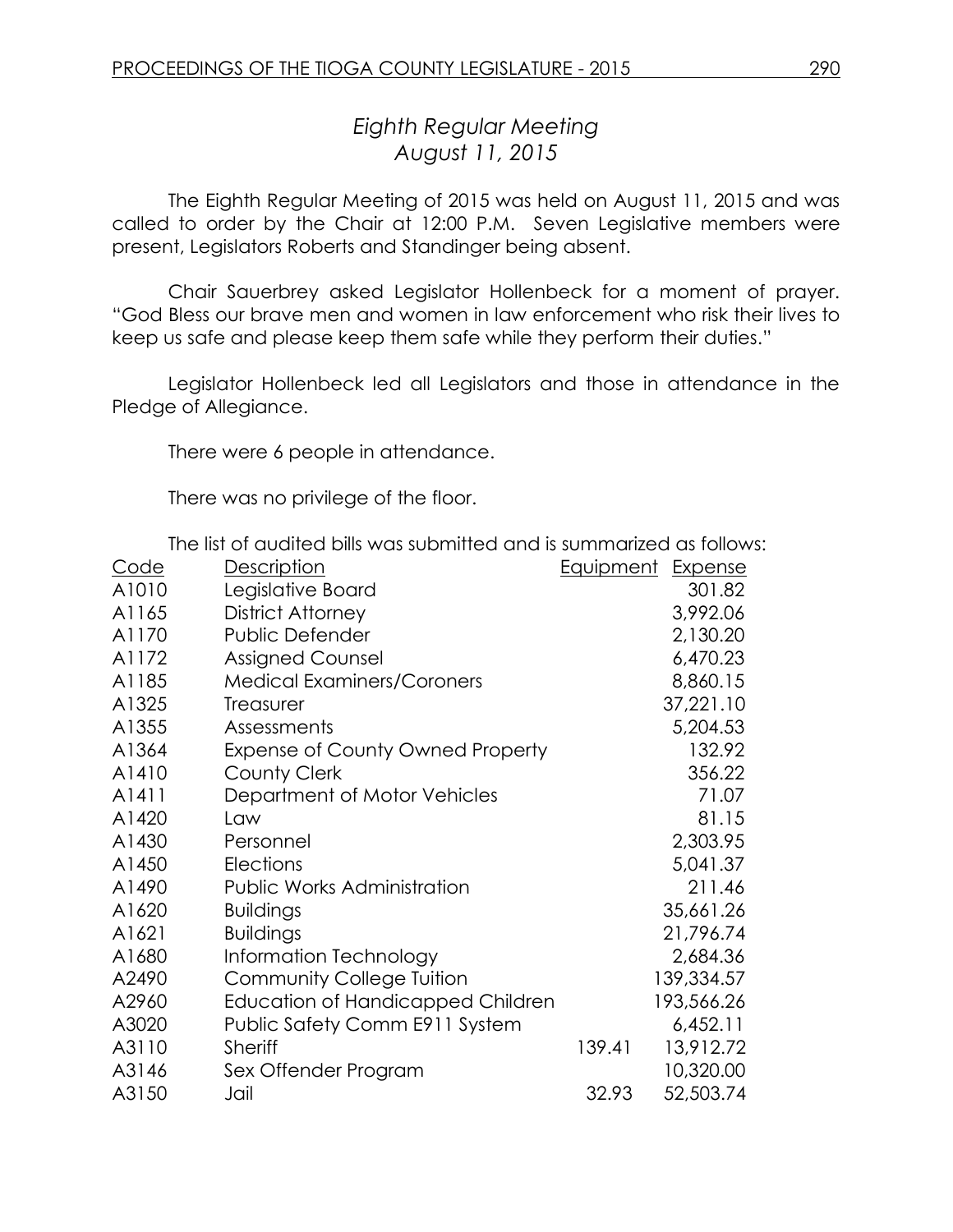| A3315               | Special Traffic Programs              |        | 470.80     |
|---------------------|---------------------------------------|--------|------------|
| A3410               | Fire                                  |        | 2,794.13   |
| A3640               | <b>Emergency Mgmt Office</b>          |        | 337.21     |
| A3641               | <b>LEEMPG Grant</b>                   | 197.49 |            |
| A4011               | <b>Public Health Administration</b>   |        | 6,252.99   |
| A4042               | <b>Rabies Control</b>                 |        | 180.00     |
| A4050               | Healthy Neighborhood Program          |        | 68.90      |
| A4064               | <b>Managed Care - Dental Services</b> |        | 15,323.61  |
| A4070               | Disease Control                       |        | 968.41     |
| A4090               | <b>Environmental Health</b>           |        | 275.61     |
| A4210               | Alcohol and Drug Services             |        | 639.75     |
| A4211               | Council on Alcoholism                 |        | 11,235.48  |
| A4309               | Mental Hygiene Co Admin               |        | 5,225.01   |
| A4310               | <b>Mental Health Clinic</b>           |        | 6,953.36   |
| A4321               | Intensive Case Management             |        | 315.14     |
| A6010               | Social Services Administration        |        | 46,523.34  |
| A6422               | Economic Development                  |        | 798.59     |
| A6510               | Veterans' Service                     |        | 453.00     |
| A6610               | Sealer Weights and Measures           |        | 389.22     |
| A8020               | Planning                              |        | 1,284.10   |
| A9060               | <b>Health Insurance</b>               |        | 1,168.96   |
|                     | SPECIAL GRANT FUND                    |        | 1,128.39   |
|                     | <b>LIABILITY INSURANCE FUND</b>       |        | 1,170.57   |
|                     | <b>COUNTY ROAD FUND</b>               |        | 101,366.50 |
| <b>CAPITAL FUND</b> |                                       |        | 221,580.83 |
|                     | <b>SELF-INSURANCE FUND</b>            |        | 14,178.95  |
| <b>GRAND TOTAL</b>  |                                       | \$     | 990,062.67 |

Legislator Hollenbeck made a motion to approve the minutes of July 9 and 14, 2015, seconded by Legislator Monell, and carried.

Chair Sauerbrey stated that all Legislative Committees met this month and the minutes are or will be on file with the Clerk of the Legislature.

Legislator Sullivan moved for the adoption of the following resolution, seconded by Legislator Monell.

| REFERRED TO:          | <b>HEALTH &amp; HUMAN SERVICES COMMITTEE</b> |
|-----------------------|----------------------------------------------|
| RESOLUTION NO. 190-15 | APPROPRIATION OF FUNDS                       |
|                       | <b>MENTAL HYGIENE</b>                        |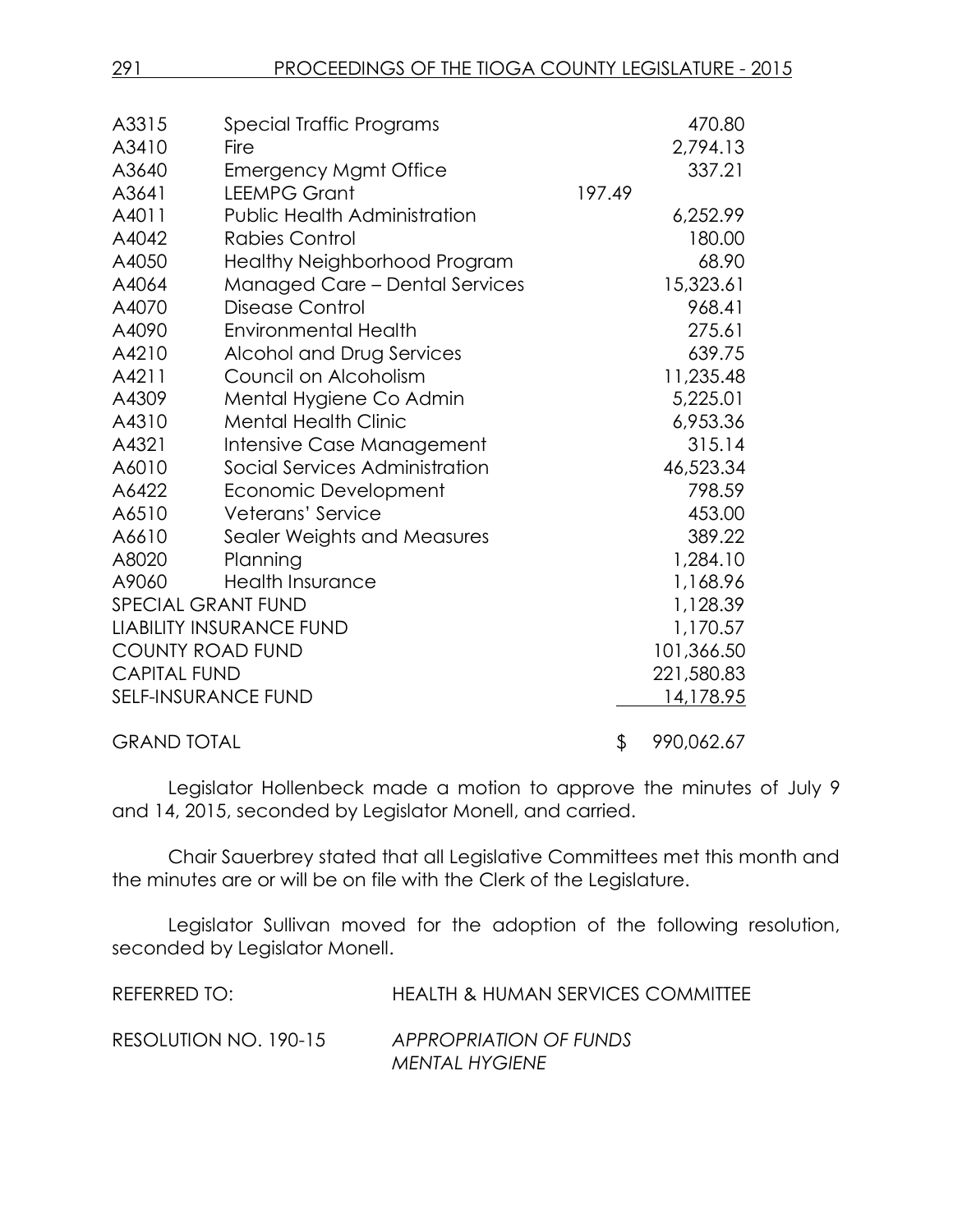WHEREAS: Tioga County Mental Hygiene (TCMH) has been allocated additional pass through state and federal aid funding for the purpose of Alcohol and Substance Abuse Prevention; and

WHEREAS: TCMH has contracted with Tioga County Council on Alcoholism and Substance Abuse (TCCASA) to provide these services to Tioga County residents; and

WHEREAS: TCMH will incur no local share increase, yet this will require an appropriation of funds into the proper account codes; and

WHEREAS: The appropriation of funds requires Legislative approval; therefore be it

RESOLVED: That funding be appropriated as follows:

|                                              | From: A3486.10 | State Aid Council on Alcoholism                       | \$707.00   |
|----------------------------------------------|----------------|-------------------------------------------------------|------------|
|                                              | From: A4486.00 | Federal Aid Council on Alcoholism                     | \$9,459.00 |
| T∩∶                                          |                | A4211.40-595 Council on Alcoholism: Services Rendered | \$707.00   |
| $\overline{1}$ $\overline{1}$ $\overline{1}$ |                | A4211.40-590 Council on Alcoholism: Services Rendered | \$9,459.00 |

ROLL CALL VOTE

Yes – Legislators Hollenbeck, Huttleston, Monell, Sauerbrey, Sullivan, Weston, and Case.

No – None.

Absent – Legislators Roberts and Standinger.

RESOLUTION ADOPTED.

Legislator Huttleston moved for the adoption of the following resolution, seconded by Legislator Sullivan.

| REFERRED TO:          | ADMINISTRATIVE SERVICES COMMITTEE         |
|-----------------------|-------------------------------------------|
| RESOLUTION NO. 191-15 | COPIER LEASE<br><b>BOARD OF ELECTIONS</b> |

WHEREAS: The Board of Elections needs to replace the IR-2230 copier within the office; and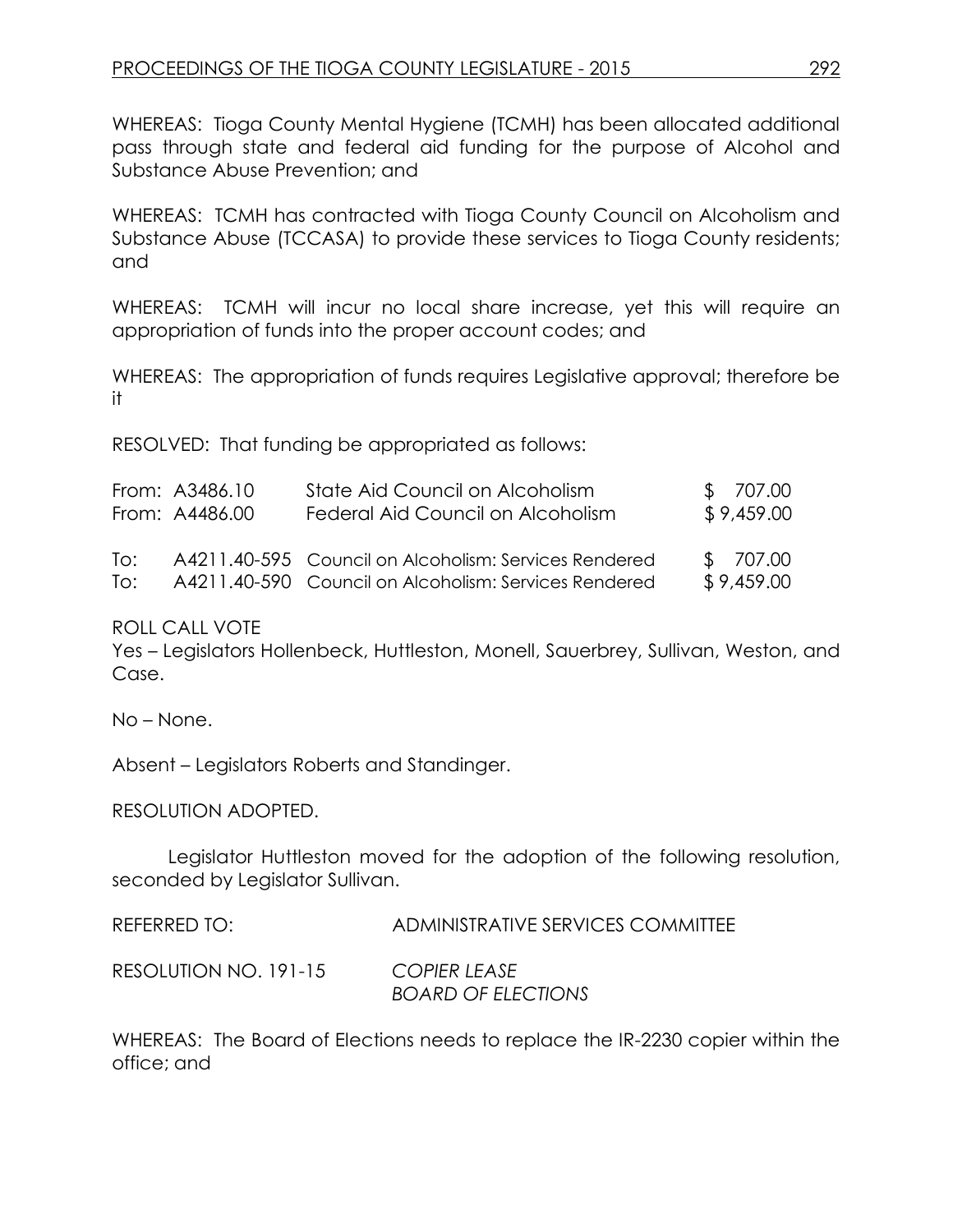WHEREAS: The Board of Elections formerly used the Legislative copier to produce necessary color copies, Pre-Lat Test ballots, inspector materials and color maps of election districts; and

WHEREAS: The Board of Elections does high volume printing for election poll books, color maps of election districts, Primary Election Colored Test Ballots necessary for the voting machines Pre-Lat Testing and annual inspector training materials; and

WHEREAS: The Information Technology Department has a quote for a Canon imageRunner ADVANCE C5235A with a 60 month FMV Lease; and

WHEREAS: The cost of the lease will be \$375.00 per month; and

WHEREAS: Board of Elections Account has sufficient funds in their 2015 budget for such lease, but funds need to be transferred; therefore be it

RESOLVED: That the Board of Elections be authorized to lease a Canon imageRunner ADVANCE C5235A at a cost of \$375.00 per month, to come out of Board of Elections Account A1450.40-320, and that the Information Technology Department arrange such lease; and be it further

RESOLVED: That the following sums be transferred:

| FROM: | Board of Elections A1450.20-220 | \$1,500.00 |
|-------|---------------------------------|------------|
| TO:   | Board of Elections A1450.40-320 | \$1,500.00 |

ROLL CALL VOTE

Yes – Legislators Hollenbeck, Huttleston, Monell, Sauerbrey, Sullivan, Weston, and Case.

No – None.

Absent – Legislators Roberts and Standinger.

RESOLUTION ADOPTED.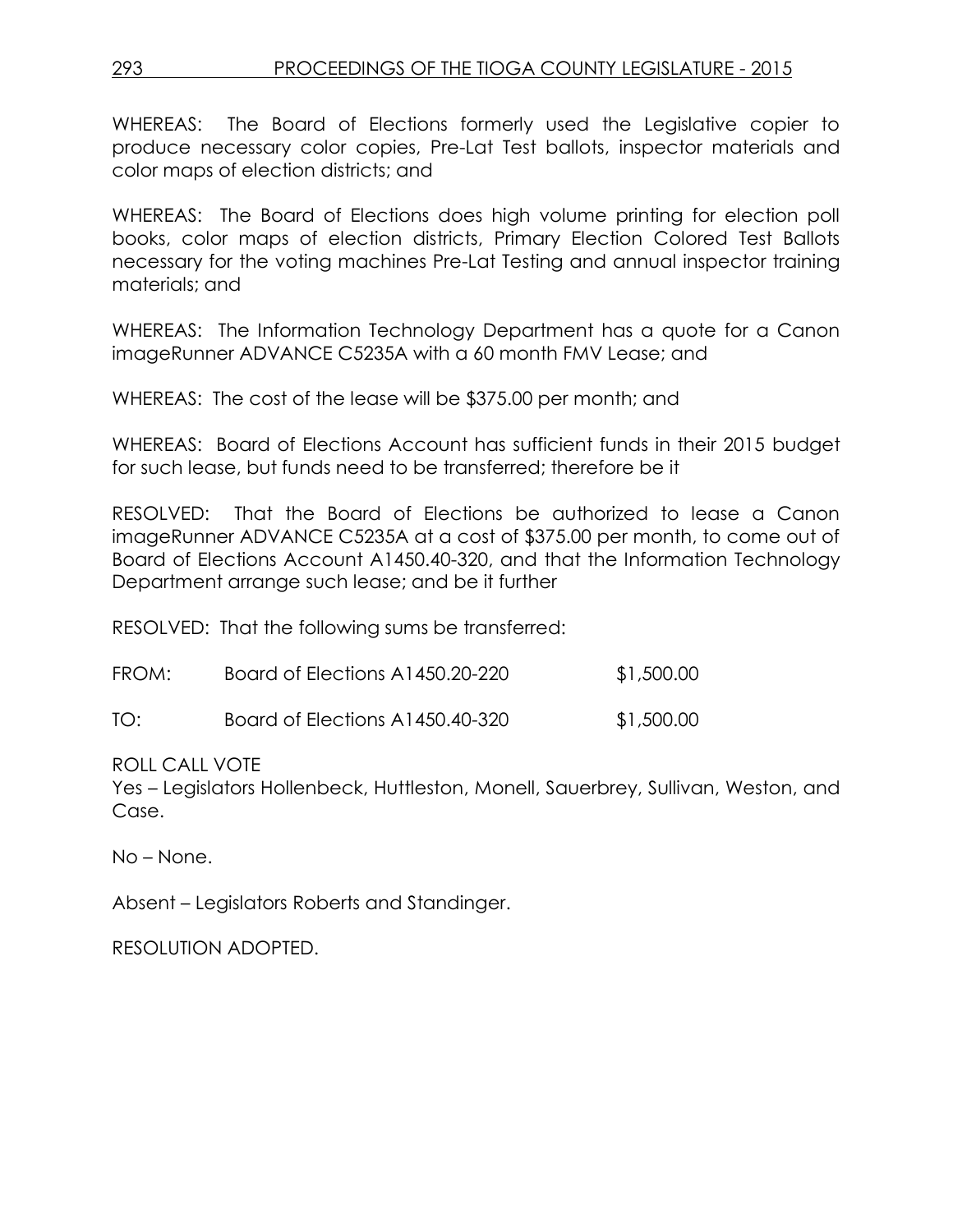Legislator Weston moved for the adoption of the following resolution, seconded by Legislator Hollenbeck.

| REFERRED TO:          | PUBLIC SAFETY COMMITTEE                                                                          |
|-----------------------|--------------------------------------------------------------------------------------------------|
| RESOLUTION NO. 192-15 | CONTRACT AUTHORIZATION - BOARDING<br>OF BROOME COUNTY INMATES AT THE<br><b>TIOGA COUNTY JAIL</b> |

WHEREAS: The Broome County Jail periodically has a need to board-out Broome County inmates to other county jails; and

WHEREAS: The Broome County Legislature, by Resolution Number 15-218 of 2015, adopted on June 18, 2015, authorized the execution of an Intermunicipal Agreement with Tioga County for the purpose of boarding Broome County Inmates at the Tioga County Jail if required and authorized by the NYS Commission of Corrections; and,

WHEREAS: An Intermunicipal Agreement has been reviewed and approved in content by the Sheriff's Office and the County Attorney; therefore be it

RESOLVED: That the Tioga County Legislature authorize the execution of this Intermunicipal Agreement with Broome County for boarding Broome County Inmates at the Tioga County Jail.

ROLL CALL VOTE

Yes – Legislators Hollenbeck, Huttleston, Monell, Sauerbrey, Sullivan, Weston, and Case.

No – None.

Absent – Legislators Roberts and Standinger.

RESOLUTION ADOPTED.

Legislator Huttleston moved for the adoption of the following resolution, seconded by Legislator Sullivan.

REFERRED TO: PUBLIC WORKS

RESOLUTION NO. 193-15 *AUTHORIZE TO HOLD JOINT* 

*AUCTION WITH BROOME COUNTY*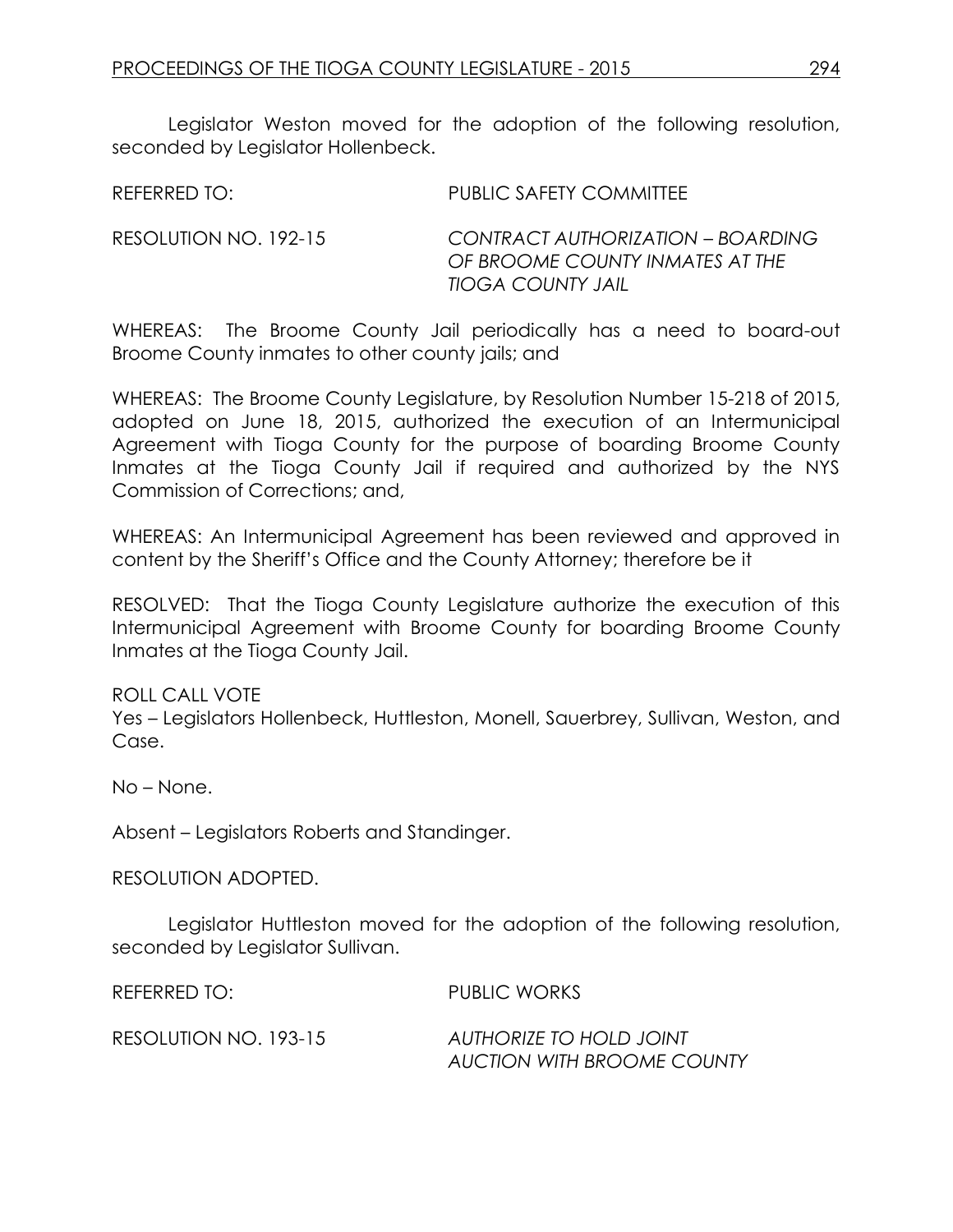WHEREAS: Broome County has offered Tioga County the ability to rejoin them with a joint auction for surplus property; and

WHEREAS: Broome County has contracted Mel Manassee & Son Auctioneers for Saturday, September 26, 2015 @ 10:00 AM; therefore be it

RESOLVED: That the Tioga County Legislature authorizes the auction for surplus properties to be held in conjunction with Broome County on Saturday, September 26, 2015 @ 10:00 AM; and be it further

RESOLVED: That Tioga County's auction for surplus properties will be held at Broome County Highway Dept., 47 Thomas St., Chenango Bridge, NY 13745 and 0% Commission of the proceeds will be charged to the seller.

ROLL CALL VOTE

Yes – Legislators Hollenbeck, Huttleston, Monell, Sauerbrey, Sullivan, Weston, and Case.

No – None.

Absent – Legislators Roberts and Standinger.

RESOLUTION ADOPTED.

Legislator Weston moved for the adoption of the following resolution, seconded by Legislator Sullivan.

REFERRED TO: PUBLIC WORKS

RESOLUTION NO. 194-15 *AWARD CONSTRUCTION CODDINGTON RD. BRIDGE BIN: 3335100* 

WHEREAS: Tioga County bonded for a program for rehabilitation of various bridges within the County; and

WHEREAS: Funding is available for the construction of the Coddington Rd. Bridge; and

WHEREAS: The Commissioner of Public Works received sealed bids on June 11, 2015 and bids were as follows: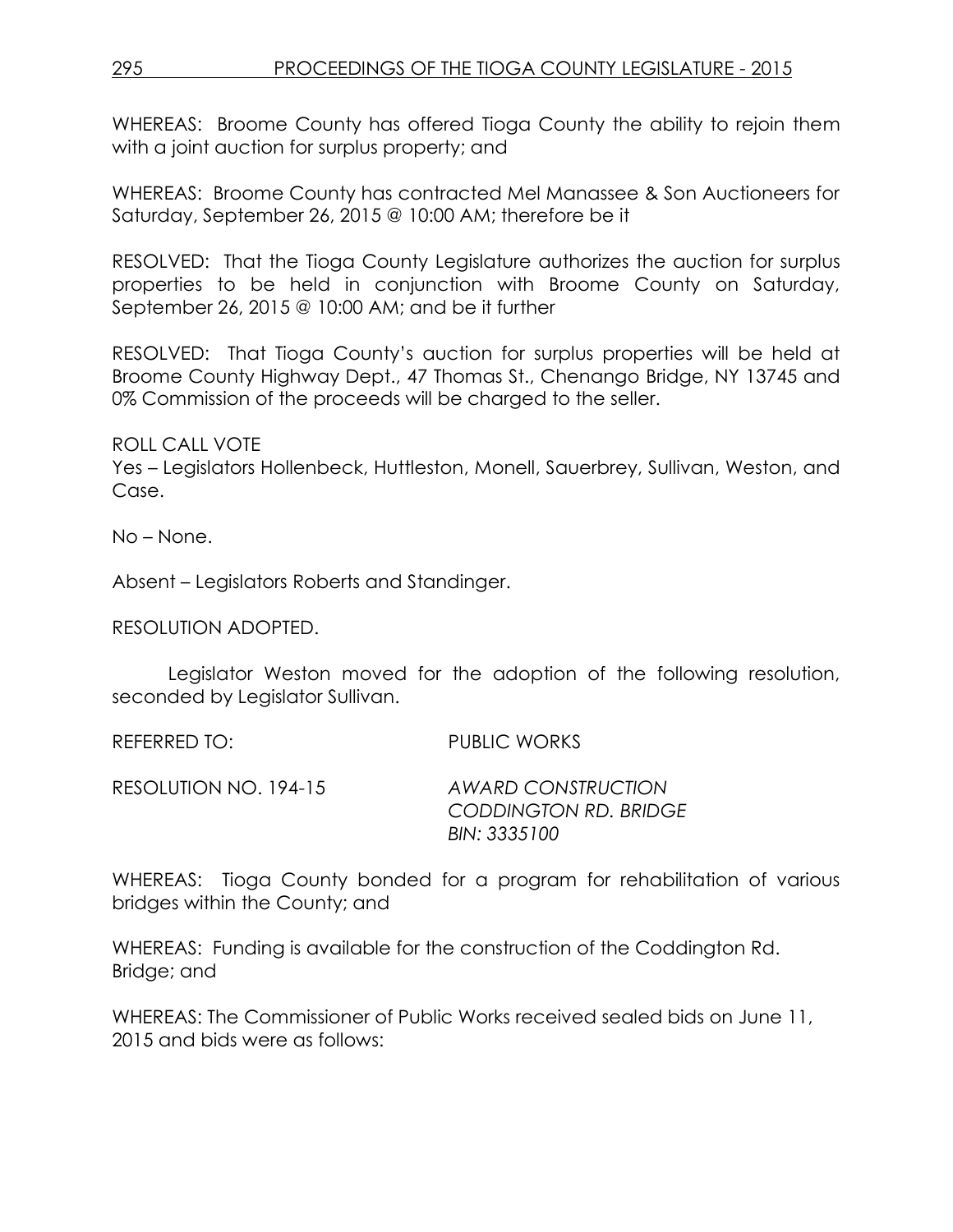| <b>Bothar Construction</b>     | Binghamton, NY | \$633,692.70 |
|--------------------------------|----------------|--------------|
| <b>Dycon Construction</b>      | Pine City, NY  | \$594,505.50 |
| <b>Economy Paving</b>          | Cortland, NY   | \$587,787.78 |
| <b>Procon Construction</b>     | Vestal, NY     | \$644,000.00 |
| R. DeVincentis Constr.         | Binghamton, NY | \$648,000.00 |
| <b>Slate Hill Constructors</b> | Warners, NY    | \$792,110.00 |
| <b>Vector Construction</b>     | Cicero, NY     | \$752,127.45 |
| <b>ZMK Construction</b>        | Apalachin, NY  | \$640,000.00 |

And

WHEREAS: LaBella Associates, Rochester, NY have completed the review of the bids and finds the low bidder Economy Paving, Cortland, NY meets all of the qualifications of the bid specifications; therefore be it

RESOLVED: That the Tioga County Legislature authorizes awarding the bid to Economy Paving, Cortland, NY not to exceed \$587,787.78 to be paid out of Coddington Rd. Bridge account H2014.08.

ROLL CALL VOTE Yes – Legislators Hollenbeck, Huttleston, Monell, Sauerbrey, Sullivan, Weston, and Case.

No – None.

Absent – Legislators Roberts and Standinger.

RESOLUTION ADOPTED.

Legislator Monell moved for the adoption of the following resolution, seconded by Legislator Hollenbeck.

| REFERRED TO:          | ECONOMIC DEVELOPMENT & PLANNING<br><b>COMMITTEE</b>                                                                                                                                 |
|-----------------------|-------------------------------------------------------------------------------------------------------------------------------------------------------------------------------------|
| RESOLUTION NO. 195-15 | SEQRA CONSIDERATION FOR NEW YORK STATE<br>OFFICE OF PARKS, RECREATION AND HISTORIC<br>PRESERVATION 2015-2016 SNOWMOBILE TRAILS<br><b>GRANT-IN-AID PROGRAM, PHASE II APPLICATION</b> |

WHEREAS: All new or modified snowmobile trails must have a SEQRA Determination approved; and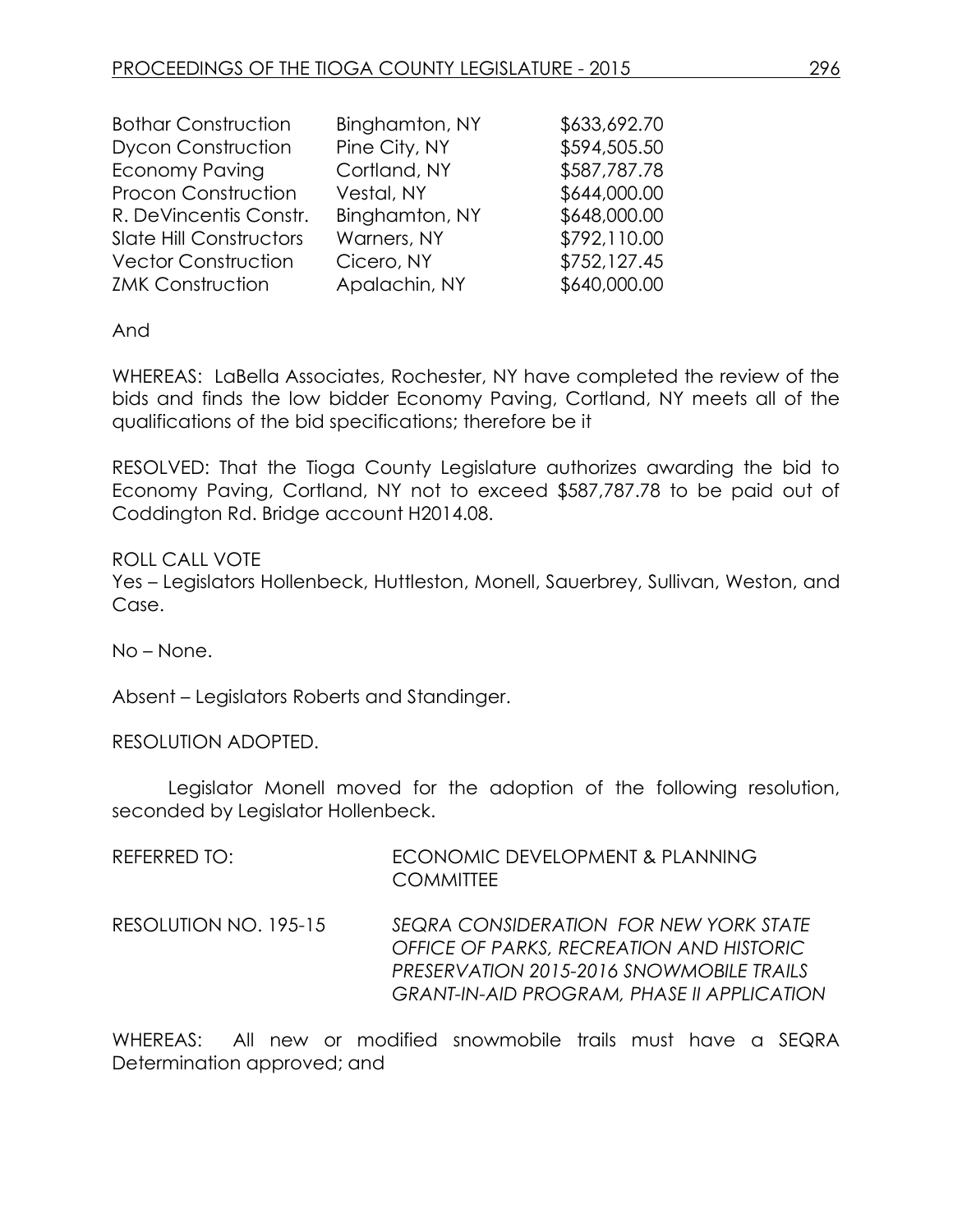WHEREAS: The trail changes for upgrades/reroutes to C5B, C5, C2E, S21 Junction TIOG 3, Junction TIOG 30, Junction S57, TIOG 22, for the Tioga Ridge Runners along with GPS updates for S30 trail for Spencer Van Etten, as presented to NYSOPRHP are an Unlisted Action requiring Tioga County to consider the environmental significance of these changes; and

WHEREAS: A Short Form Environmental Assessment Form has been prepared for review by the Tioga County Legislature; therefore be it

RESOLVED: That the Tioga County Legislature does hereby declare itself to be the Lead Agency and that it will undertake an uncoordinated review of the project; and be it further

RESOLVED: That the Tioga County Legislature has reviewed the Short Form Environmental Assessment Form, including the impact assessment, and has determined, based on the information and analysis set forth therein that the proposed action WILL NOT result in any significant adverse environmental impacts; and be it further

RESOLVED: That the Tioga County Legislature authorizes and directs the Chair to execute the Impact Assessment and the Determination of Significance of the Short Form Environmental Assessment Form and a Notice of Determination of Non-Significance (a Negative Declaration) in a manner consistent with this determination.

ROLL CALL VOTE

Yes – Legislators Hollenbeck, Huttleston, Monell, Sauerbrey, Sullivan, Weston, and Case.

No – None.

Absent – Legislators Roberts and Standinger.

RESOLUTION ADOPTED.

Legislator Sullivan moved for the adoption of the following resolution, seconded by Legislator Hollenbeck.

| REFERRED TO:          | LEGISLATIVE WORKSESSION                                                                                       |
|-----------------------|---------------------------------------------------------------------------------------------------------------|
| RESOLUTION NO. 196–15 | <b>RESOLUTION OF SUPPORT, TIOGA COUNTY</b><br>IN SUPPORT OF SNYDER FARM GROUP<br>NATURAL GAS WELL DEVELOPMENT |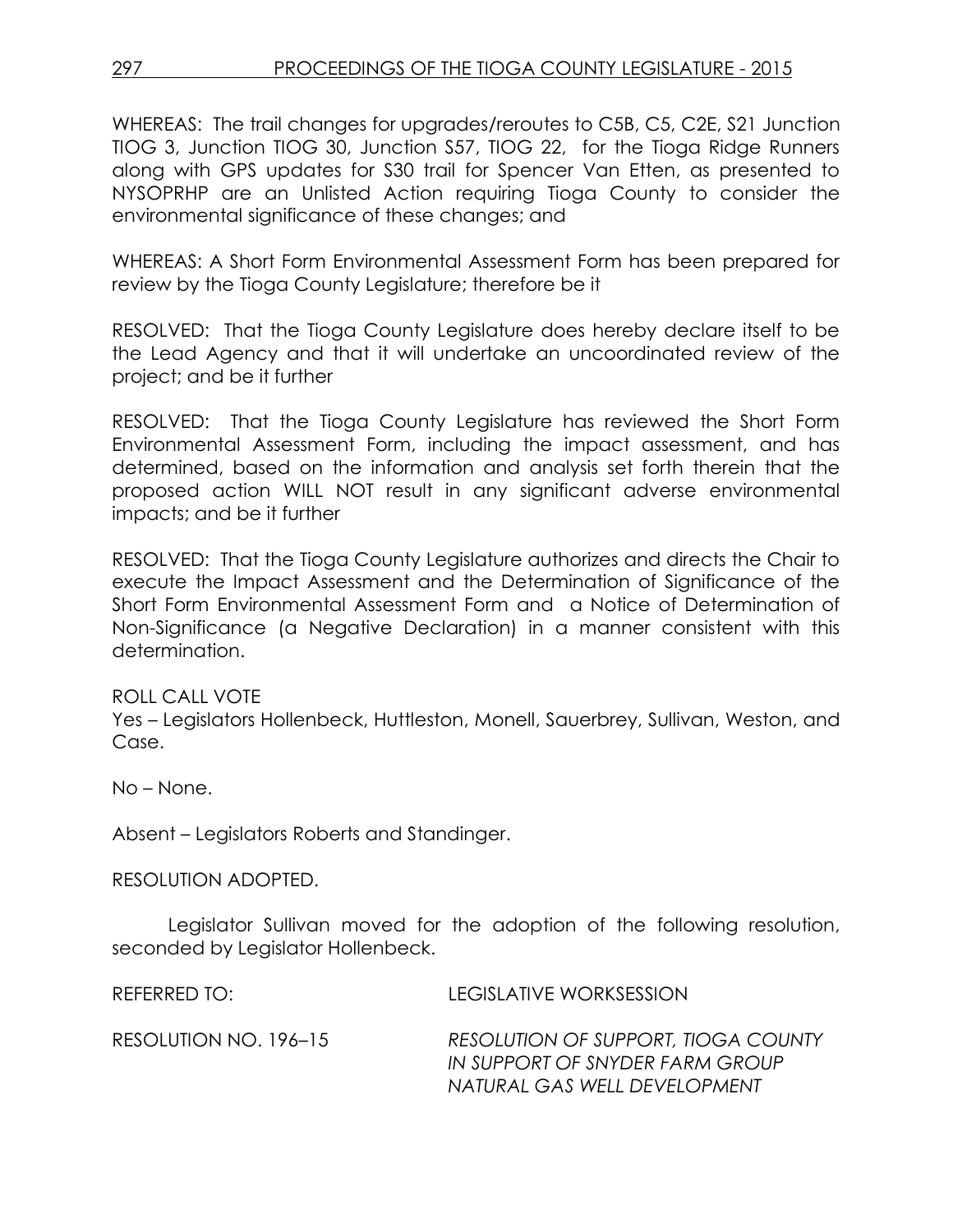WHEREAS: The Snyder Farm Group has applied for state permits to develop a natural gas well in the Town of Barton; and

WHEREAS: The Tioga County Legislature has a vital interest in protecting the community's health, safety and welfare, as well as its undeveloped open space and the family farms that are the backbone of its economy; and

WHEREAS: The Snyder Farm Group's proposed means of stimulating and recovering the natural gas beneath their property is outside the scope of New York State's ban on high-volume hydraulic fracturing that became effective on June 29, 2015; and

WHEREAS: The proposed means of stimulating and recovering the natural gas is proven, safe and reliable; and

WHEREAS: Natural gas exploration, development and delivery are compatible with and not disruptive to our rural way of life; and

WHEREAS: The Tioga County Legislature strongly believes in and supports the rights of private property owners to explore and recover the mineral resources of their land; and

WHEREAS: The Snyder Farm Group controls 100 percent of the land beneath which the natural gas would be harvested; and

WHEREAS: The New York State Department of Environmental Conservation has referred to the proposed means of stimulating and recovering the natural gas as "environmentally friendly"; and

WHEREAS: Natural gas development strengthens America's energy security and provides a clean alternative to sources of energy; and

WHEREAS: Respect for the will of the people, as expressed through their local elected representatives, is a cornerstone of our democracy; now therefore be it

RESOLVED: That the Tioga County Legislature strongly endorses and supports the Snyder Farm Group's proposal to explore and develop the mineral resources under their private property; and be it further

RESOLVED: That the Tioga County Legislature urges the New York State Department of Environmental Conservation to conduct a thorough but timely review of the Snyder Farm Group's proposal that examines factual evidence, science and technology; and be it further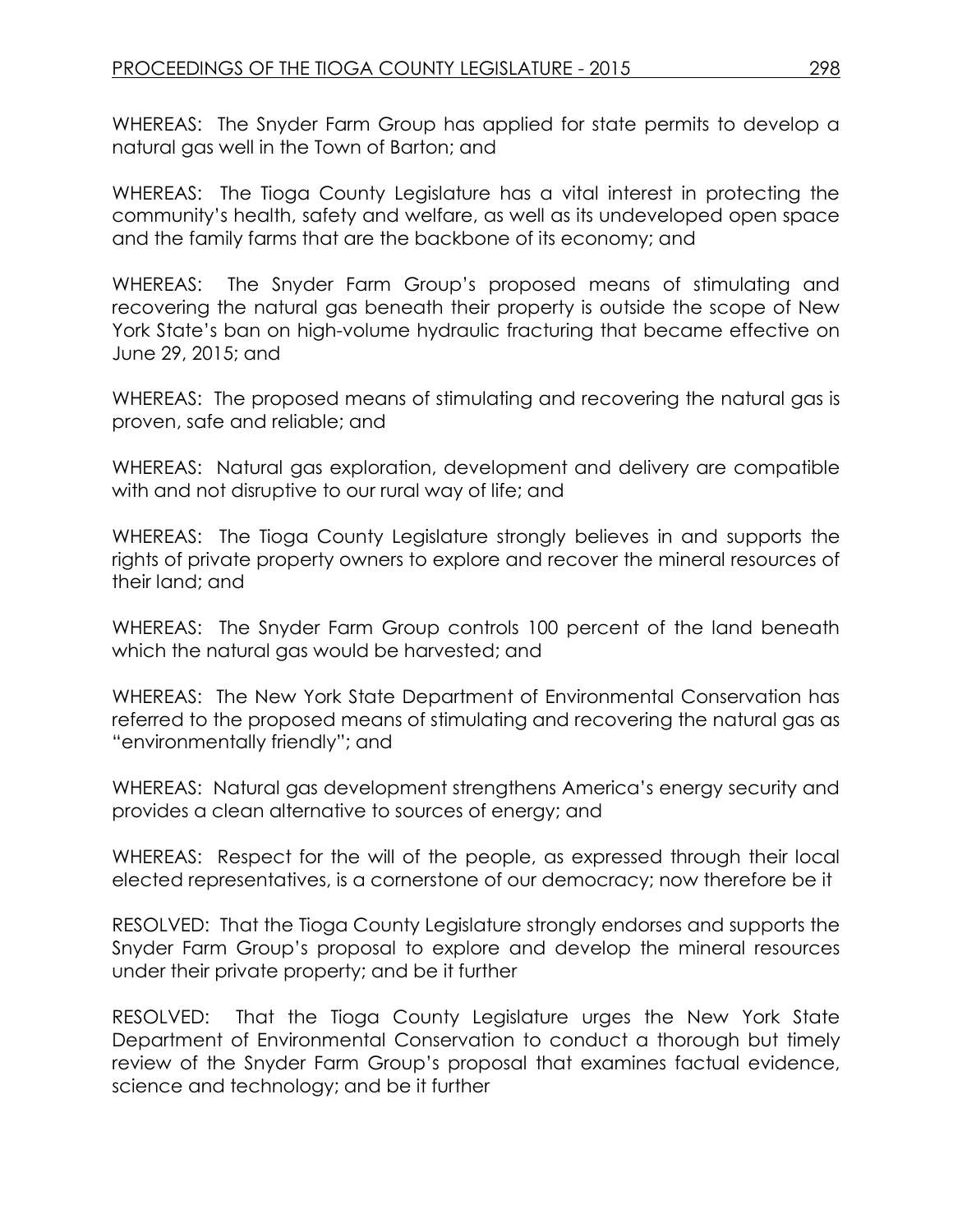RESOLVED: That copies of this resolution be sent to United States Senator Charles Schumer, United States Senator Kirsten Gillibrand, Congressman Tom Reed, Governor Andrew Cuomo, Senator Tom O'Mara, and Assemblyman Christopher Friend.

ROLL CALL VOTE

Yes – Legislators Hollenbeck, Monell, Sauerbrey, Sullivan, Weston, and Case.

No – None.

Abstain – Legislator Huttleston.

Absent – Legislators Roberts and Standinger.

RESOLUTION ADOPTED.

Legislator Weston moved for the adoption of the following resolution, seconded by Legislator Hollenbeck.

REFERRED TO: PUBLIC SAFETY COMMITTEE

RESOLUTION NO. 197–15 *ADOPT LOCAL LAW NO. 5 OF 2015*

WHEREAS: A public hearing was held on August 6, 2015, following due notice thereof to consider the adoption of Local Law Introductory No. F of the Year 2015 A local law of the County of Tioga, New York, allowing for common, safe items to be excluded from the dangerous fireworks definition as permitted by New York State Penal Law Section 405(b).

WHEREAS: It is in the best interests of the residents of Tioga County to adopt such Local Law which will Local Law No. 5 of 2015; therefore be it

RESOLVED: That the following Local Law be and hereby is adopted;

County of Tioga

Local Law No. 5 of the Year 2015.

A Local Law of the County of Tioga, New York, allowing for common, safe items to be excluded from the dangerous fireworks definition as permitted by New York State Penal Law Section 405(b).

Be It Enacted by the Tioga County Legislature as follows: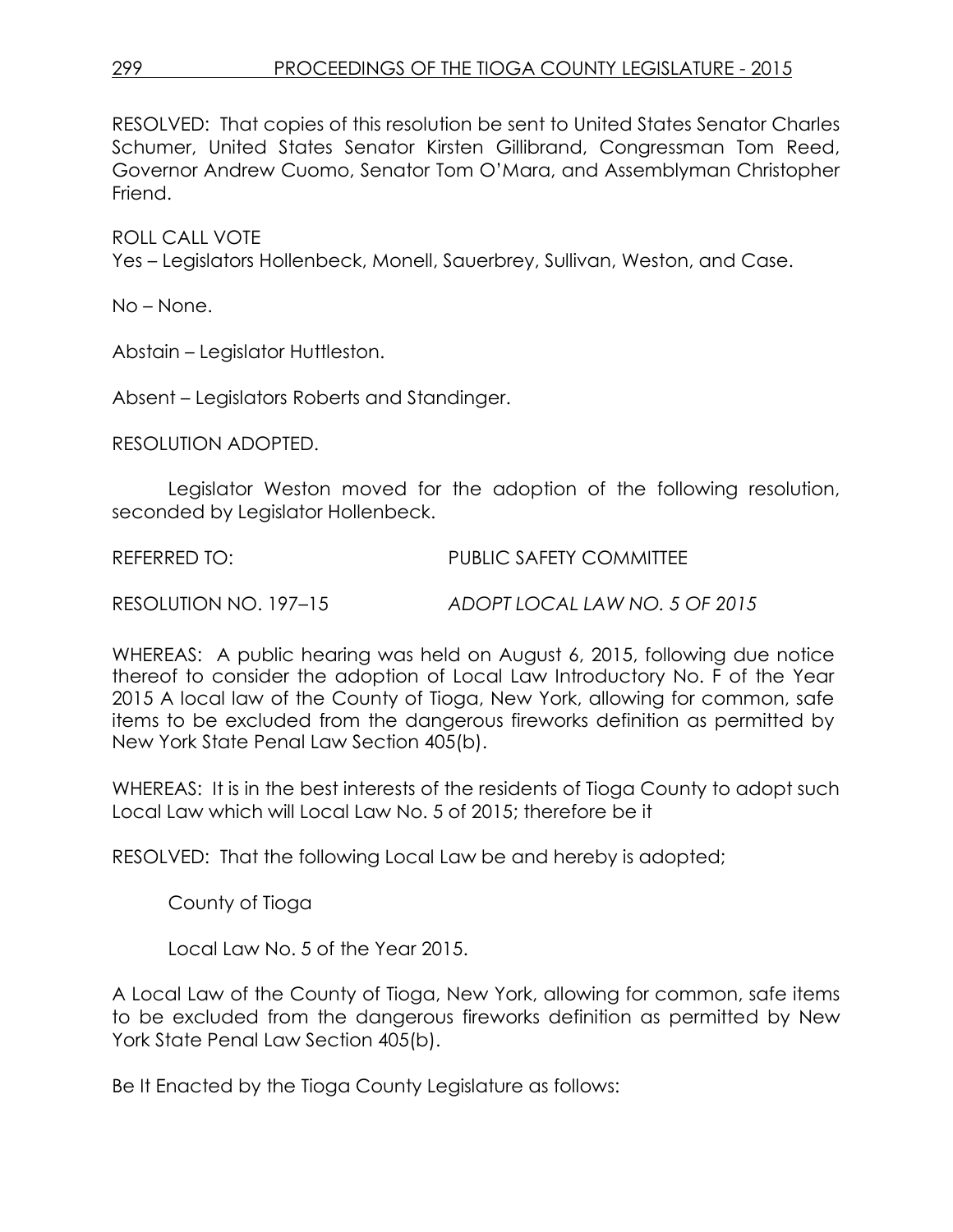### SECTION 1: Legislative Intent and Enactment

- A. Whereas on November 21, 2014 Governor Cuomo signed into law Chapter 477 of the Laws of 2014 (S.788/A1041).
- B. Whereas this State Law amended the State Penal Law, the Executive Law and the General Business Law placing further restrictions on dangerous fireworks while at the same time recognizing that certain fireworks should not be labeled dangerous when they pose little to no danger to the public and by labeling them dangerous only restricts business and personal enjoyment.
- C. Whereas the Governor signed this version of the bill into law in part due to its strong home rule authority, only allowing for certain fireworks to be sold and used in municipalities that affirmatively enact a local law authorizing such action.
- D. In keeping with Chapter 477 of the Laws of 2014 and Penal Code Section 405, this Legislature further finds and determines that "sparkler devices" are neither "fireworks" nor "dangerous fireworks" as defined in Section 270 of the New York State Penal Law, and may be sold and enjoyed, only in the manner described below, within Tioga County.
- E. This Legislature finds that allowing our residents the use of safe "sparkler devices" will benefit them and our local businesses.
- F. The National Fire Protection Association adopted a recommended safety code (NFPA 1124) for the manufacture, transportation, storage and retail sales of fireworks.
- G. Whereas this Local Law and State Chapter 477 of the Laws of 2014 are compliant with the safety standards established in NFPA 1124, 2006 edition.
- H. This Legislature further finds that the sale and use of "sparkler devices" is permitted with the following restrictions:
	- 1. Sales will only be permitted on or between June 1st through July 5th and December 26<sup>th</sup> and January 2<sup>nd</sup> of each calendar year.
	- 2. All distributors, manufacturers and retailers must be licensed through the New York Department of State.
	- 3. Only those 18 years of age or older may purchase said products.

### SECTION 2: Definitions:

"Sparkling Devices" are defined as follows:

"Sparkling Devices" which are ground-based or hand-held devices that produce a shower of white, gold, or colored sparks as their primary pyrotechnic effect. Additional effects may include a colored flame, an audible crackling effect, an audible whistle effect, and smoke. These devices do not rise into the air, do not fire inserts or projectiles into the air, and do not explode or produce a report (an audible crackling-type effect is not considered to be a report).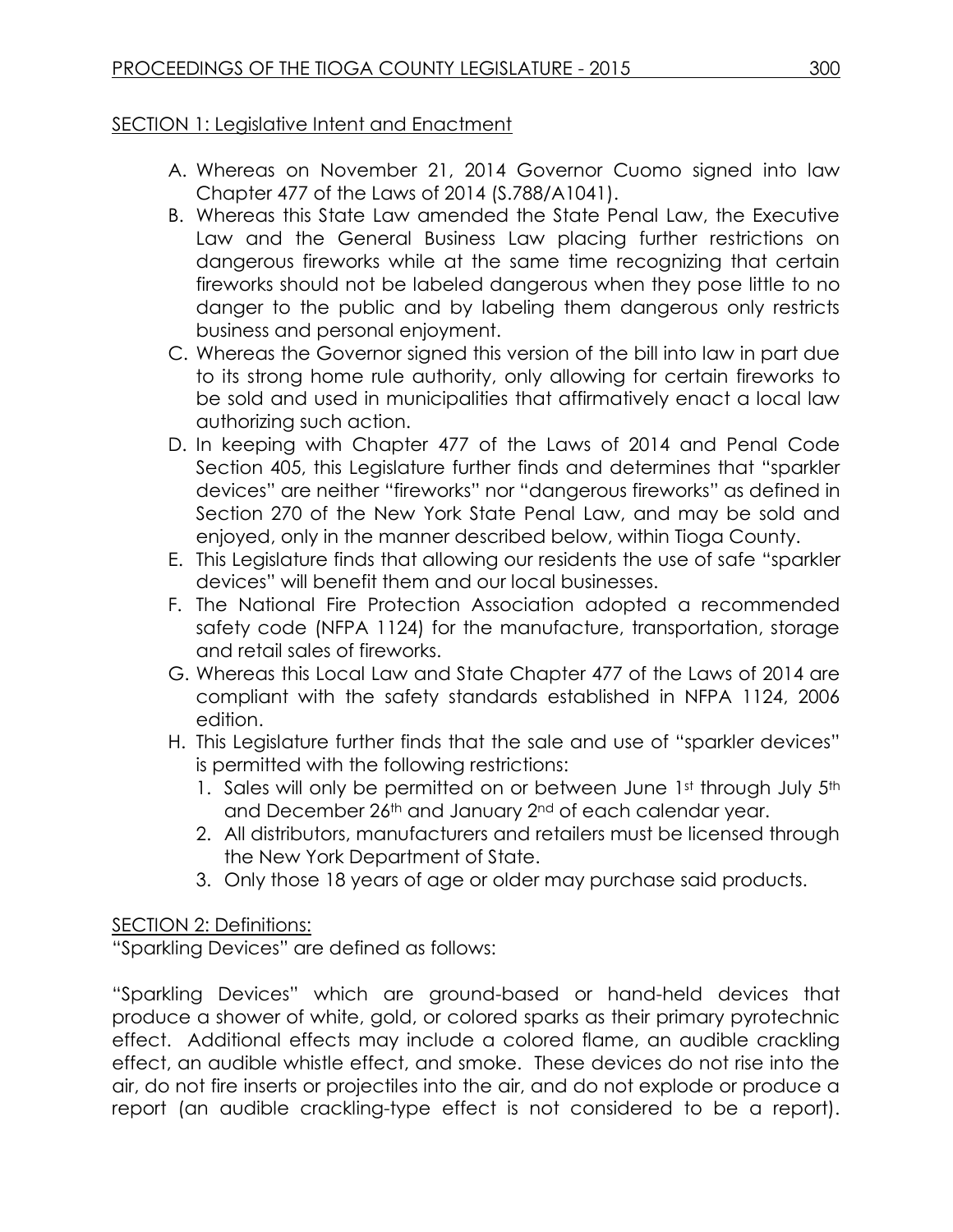Ground-based or hand-held devices that produce a cloud of smoke as their sole pyrotechnic effect are also included in this category. Types of devices in this category include:

- 1) Cylindrical fountain: cylindrical tube containing not more than seventyfive grams of pyrotechnic composition that may be contained in a different shaped exterior such as a square, rectangle, cylinder or other shape, but the interior tubes are cylindrical in shape. Upon ignition, a shower of colored sparks, and sometimes a whistling effect or smoke, is produced. This device may be provided with a spike for insertion into the ground (spike fountain), a wood or plastic base for placing on the ground (base fountain), or a wood or cardboard handle to be handheld (handle fountain). When more than one tube is mounted on a common base, total pyrotechnic composition may not exceed two hundred grams, and when tubes are securely attached to a base and the tubes are separated from each other on the base by a distance of at least half an inch (12.7 millimeters), a maximum total weight of five hundred grams of pyrotechnic composition shall be allowed.
- 2) Cone fountain: cardboard or heavy paper cone containing not more than fifty grams of pyrotechnic composition. The effect is the same as that of a cylindrical fountain. When more than one cone is mounted on a common base, total pyrotechnic composition may not exceed two hundred grams, as is outlined in this subparagraph.
- 3) Wooden sparkler/dipped stick: these devices consist of a wood dowel that has been coated with pyrotechnic composition. Upon ignition of the tip of the device, a shower of sparks is produced. Sparklers may contain up to one hundred grams of pyrotechnic composition per item.
- 4) Novelties, which do not require approval from the United States Department of Transportation and are not regulated as explosives, provided that they are manufactured and packaged as described below:
	- A) Party popper: small devices with paper or plastic exteriors that are actuated by means of friction (a string or trigger is typically pulled to actuate the device). They frequently resemble champagne bottles or toy pistols in shape. Upon activation, the device expels flameresistant paper streamers, confetti, or other novelties and produces a small report. Deices may contain not more than sixteen milligrams (0.25 grams) of explosive composition, which is limited to potassium chlorate and red phosphorus. These devices must be packaged in an inner packaging which contains a maximum of seventy-two devices.
	- B) Snapper: small, paper-wrapped devices containing not more than one milligram of silver fulminate coated on small bits of sand or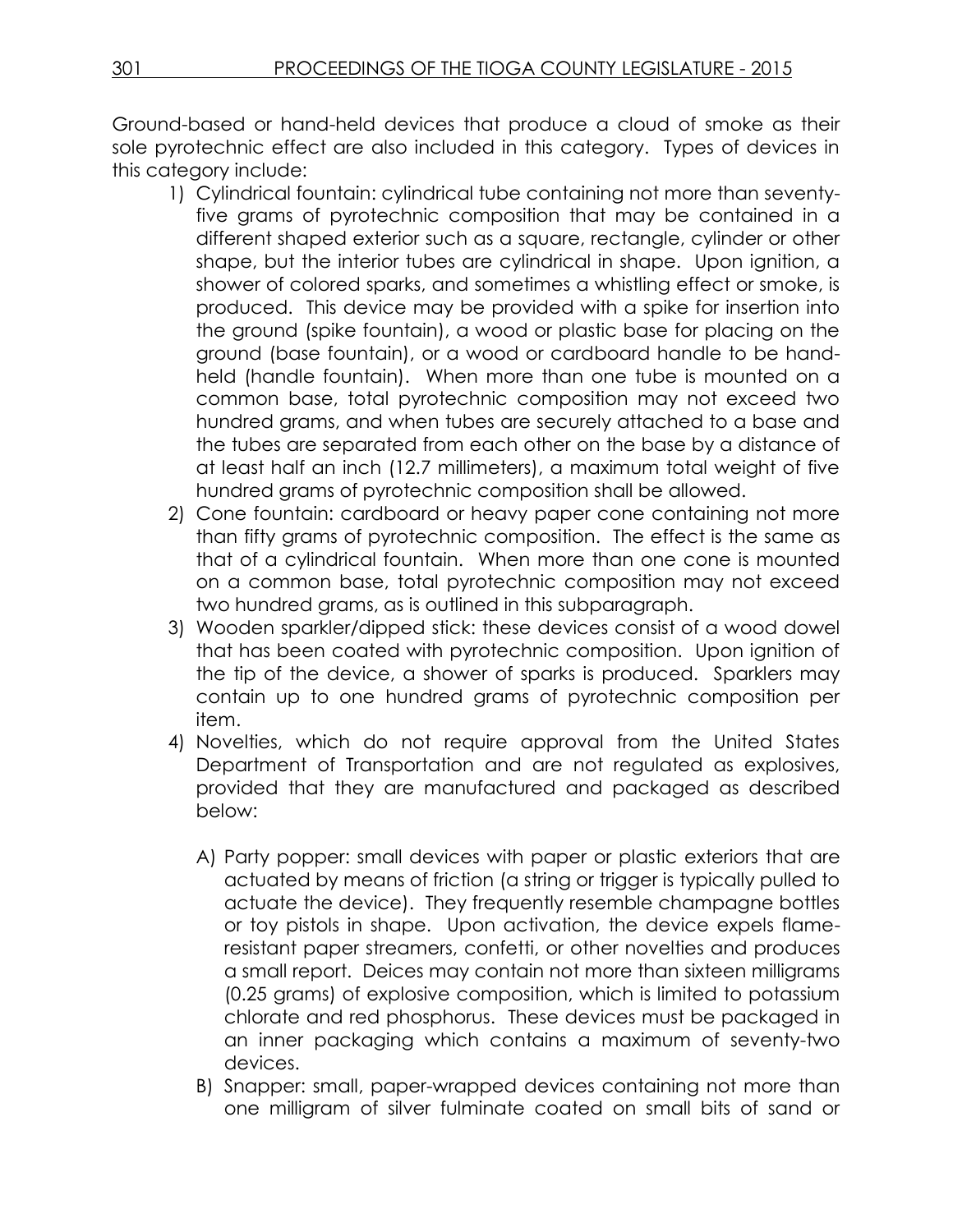gravel. When dropped, the device explodes, producing a small report. Snappers must be in inner packages not to exceed fifty devices each, and the inner packages must contain sawdust or a similar, impact-absorbing material.

### SECTION 3: Separability

If any part of or provision of this law, or the application thereof to any person or circumstance, shall be adjudged invalid by any court of competent jurisdiction, such judgment shall be confined in this operation to the part of or provision of, or application directly involved in the controversy in which such the remainder of this law, or the application thereof to other persons or circumstances.

#### SECTION 4: Effective Date

This law shall take effect immediately upon filing with the Secretary of State.

#### And be it further

RESOLVED: That the Clerk of the Legislature be and hereby is directed, pursuant to Local Law No. 4 of 1992, to cause to be published in the official newspapers of the County of Tioga a synopsis of such Local Law, such synopsis to be within ten days after adoption of the Local Law; and be it further

RESOLVED: That the Clerk of the Legislature be and hereby is directed within five days after adoption of such Local Law to cause the Local Law to be filed as required by the Municipal Home Rule Law Section 27.

### ROLL CALL VOTE

Yes – Legislators Hollenbeck, Huttleston, Monell, Sauerbrey, Sullivan, Weston, and Case.

No – None.

Absent – Legislators Roberts and Standinger.

RESOLUTION ADOPTED.

Legislator Monell moved for the adoption of the following resolution, seconded by Legislator Hollenbeck.

RESOLUTION NO. 198-15 *AMEND COUNTY POLICY 34: FAMILY AND MEDICAL LEAVE*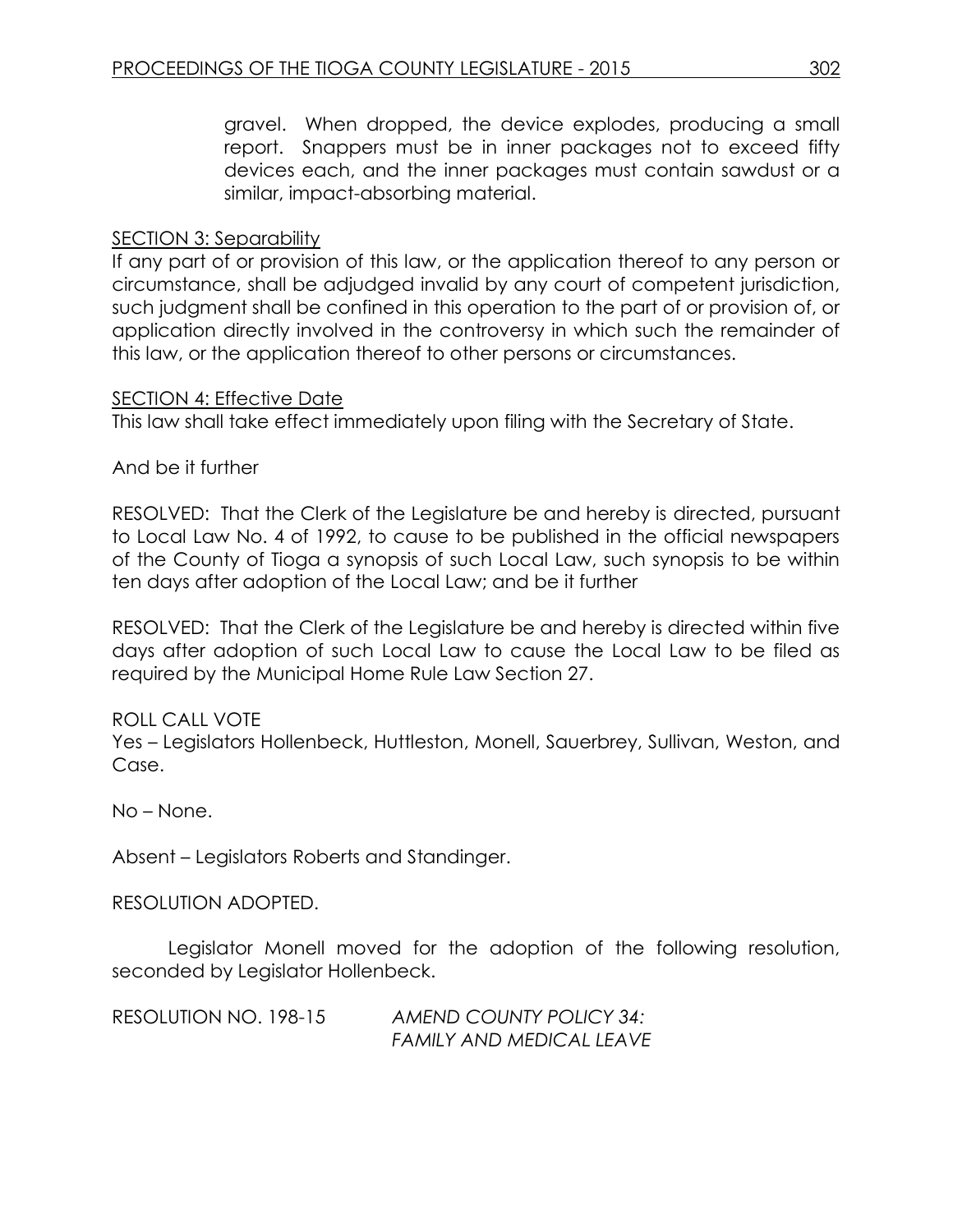WHEREAS: Resolution 184-11 amended County Policy 34 Family and Medical Leave Policy to include a new disclosure related to the Genetic Information Nondiscrimination Act of 2008 (GINA), which took effect on November 21, 2009; and

WHEREAS: At that time the U.S Department of Labor did not update the Family and Medical Leave forms to include the Genetic Information Nondiscrimination Act of 2008 (GINA)disclosure language; and

WHEREAS: The U.S. Department of Labor has updated the Family and Medical Leave forms as of May 2015 to include a reference to the Genetic Information Nondiscrimination Act of 2008 (GINA); therefore be it

RESOLVED: That County Policy 34 Family and Medical Leave Policy Section V, Medical Certification of Leave, be amended to read as follows:

An application for leave based on the serious health condition of the employee must also be accompanied by Form WH-380-E "Certification of Health Care Provider for Employee's Serious Health Condition" completed by the applicable health care provider. The certification must state the date on which the health condition commenced, the probable duration of the condition and the appropriate medical facts regarding the condition. If the employee has a serious health condition, the certification must state that the employee cannot perform the functions of the job.

An application for leave based on the serious health condition of the employee's spouse, child, or parent must be accompanied by Form WH-380-F "Certification of Health Care Provider for Family Member's Serious Health Condition". The certification must state an estimate of the amount of time the employee will need.

Failure to supply the "Certification of Health Care Provider" as required may result in disciplinary action in addition to denial of family or medical leave.

An application for leave due to a qualifying exigency must be accompanied by Form WH-384 "Certification of Qualifying Exigency" and include a copy of the military member's covered active duty orders.

An application for military family leave to care for spouse, son, daughter, parent or next of kin who is a current service member must be accompanied by Form WH-385 "Certification for Serious Injury or Illness of a Current Service Member".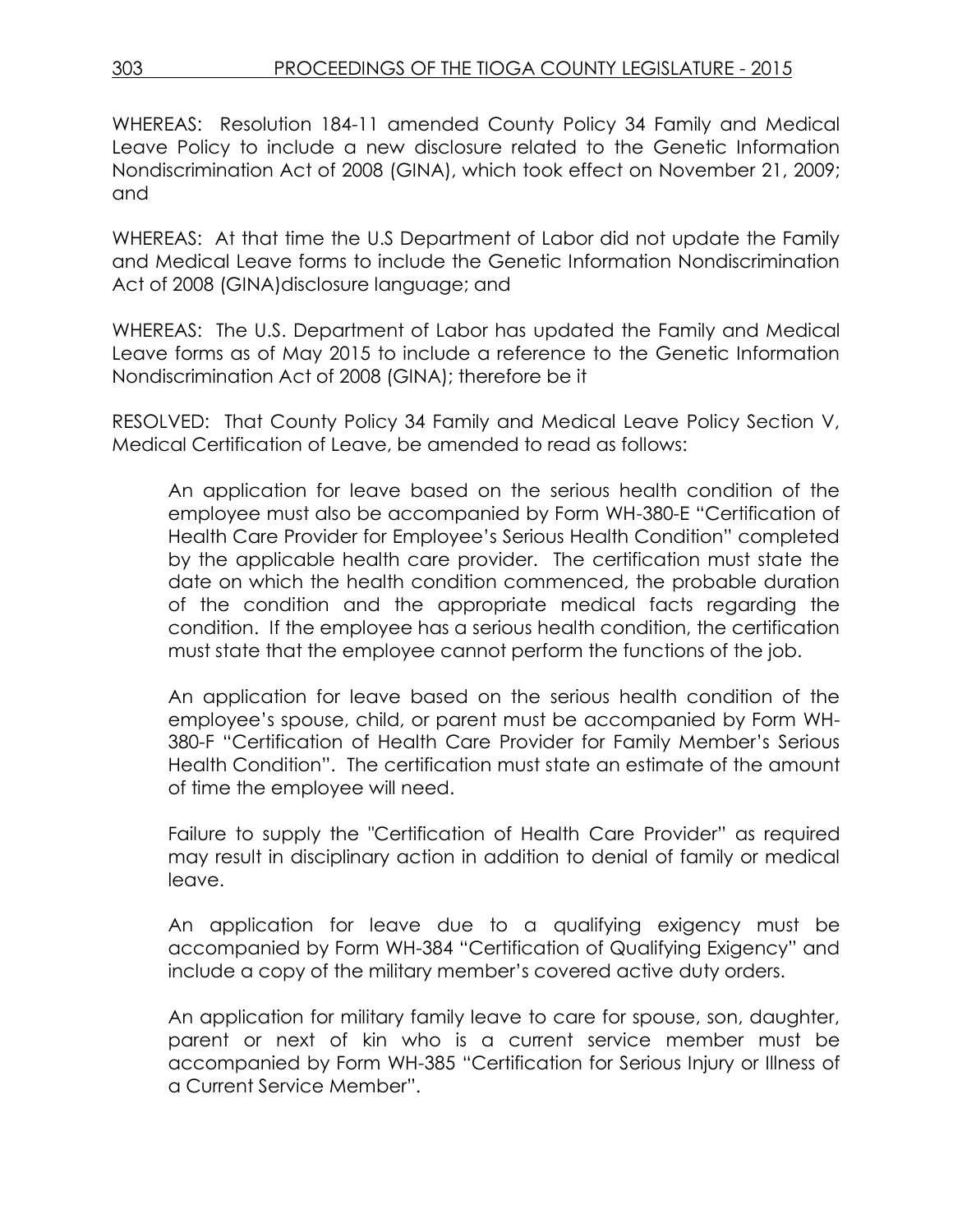An application for military caregiver leave to care for spouse, son, daughter, parent or next of kin who is a veteran must be accompanied by Form WH-385-V "Certification for Serious Injury or Illness of a Veteran".

## And be it further

RESOLVED: That County Policy 34 Family and Medical Leave Policy Section XI, Forms, be amended to reflect the replacement of Certification of Physician or Practitioner and to include the new forms as follows:

- A. Notice To Employees of Rights under Family Medical Leave Act;
- B. Application for Family or Medical Leave;
- C. Certification of Health Care Provider for Employee's Serious Health **Condition**
- D. Certification of Health Care Provider for Family Member's Serious Health Condition
- E. Certification of Qualifying Exigency for Military Family Leave
- F. Certification for Serious Injury or Illness of a Current Service Member
- G. Certification for Serious Injury or Illness of a Veteran for Military Caregiver Leave
- H. Notice of Intention to Return from Leave

## And be it further

RESOLVED: That County Policy 34 Family and Medical Leave Form A "Notice to Employees of Rights Under FMLA" Section I, Reasons For Taking Leave, be amended to include the following two bullets:

- o for qualifying exigency for spouse, son, daughter, or parent on active duty or called to active duty; or
- o to care for spouse, son, daughter, parent, or next of kin who is current service member or veteran with a serious injury or illness.

## And be it further

RESOLVED: That County Policy 34 Family and Medical Leave Form D (new form H), "Notice of Intention to Return from Leave", be amended to include:

Date Able to Return to Work:

And be it further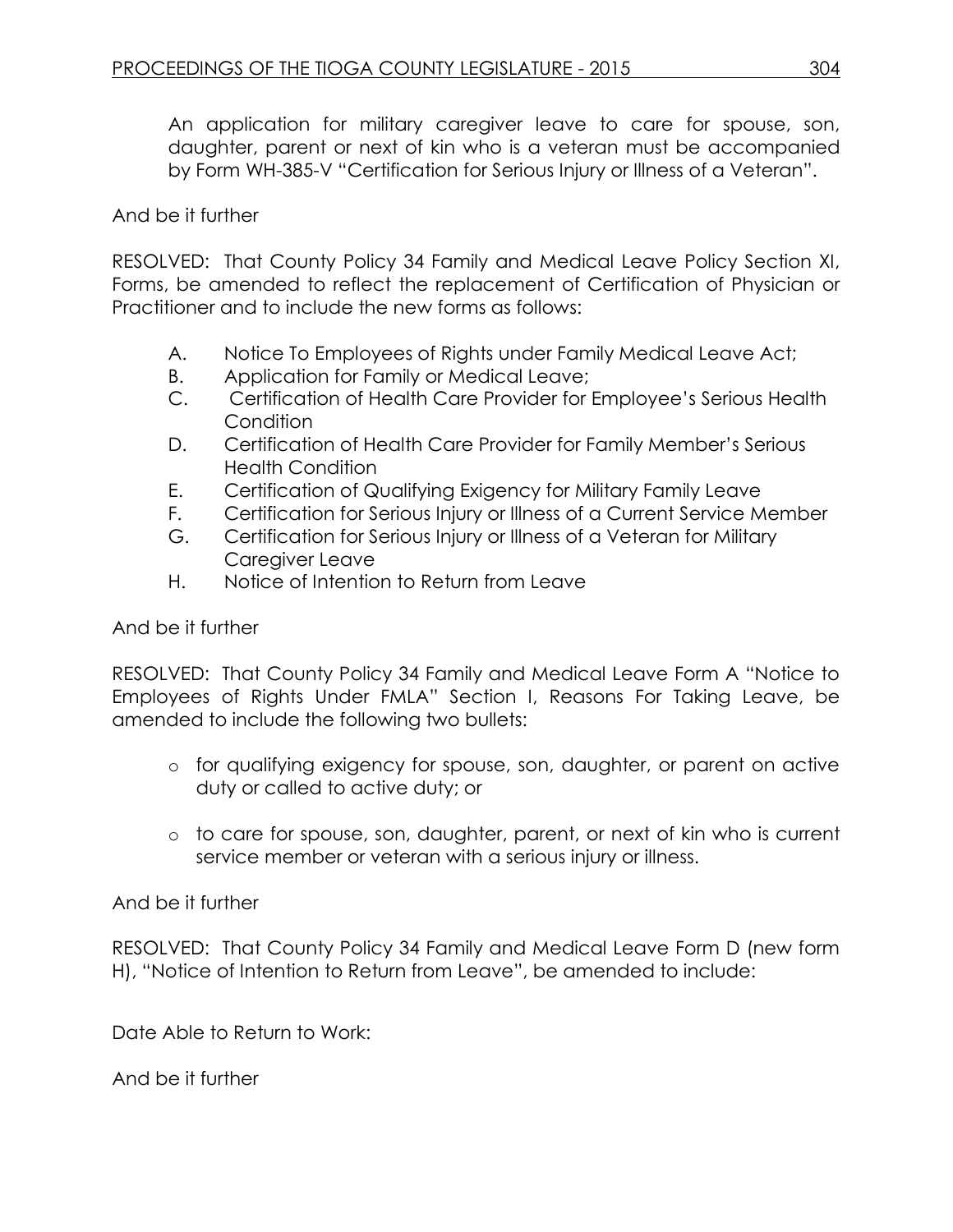RESOLVED: That the remainder of the Policy 34 Family and Medical Leave shall remain in full force and effect.

ROLL CALL VOTE

Yes – Legislators Hollenbeck, Huttleston, Monell, Sauerbrey, Sullivan, Weston, and Case.

No – None.

Absent – Legislators Roberts and Standinger.

RESOLUTION ADOPTED.

Legislator Sullivan moved for the adoption of the following resolution, seconded by Legislator Hollenbeck.

| REFERRED TO:          | <b>HEALTH &amp; HUMAN SERVICES COMMITTEE</b><br>PERSONNEL COMMITTEE                                        |
|-----------------------|------------------------------------------------------------------------------------------------------------|
| RESOLUTION NO. 199-15 | AUTHORIZE APPOINTMENT OF DIRECTOR OF<br>EMPLOYMENT & TRANSITIONAL SUPPORT<br>DEPARTMENT OF SOCIAL SERVICES |

WHEREAS: The position of Director of Employment & Transitional Support (nonunion salary range \$51,119 - \$61,119) became vacant as of June 6, 2015; and

WHEREAS: The Commissioner of Social Services has identified a well-qualified candidate after conducting interviews from an eligible list certification; and

WHEREAS: In light of said candidate's credentials, inclusive of prior work experience as an administrator for the Tioga County Department of Social Services, the Commissioner would like to offer compensation appropriate with the level of experience this candidate will bring to the position; therefore be it

RESOLVED: That the Commissioner of Social Services is hereby authorized to appoint Natalie Thompson as Director of Employment & Transitional Support effective September 8, 2015, at an annual salary of \$61,119; and be it further

RESOLVED: In accordance with Policy 44, Ms. Thompson shall not receive a salary increase on January 1, 2016, and instead will be evaluated within 6 months in order to determine a salary increase at that time.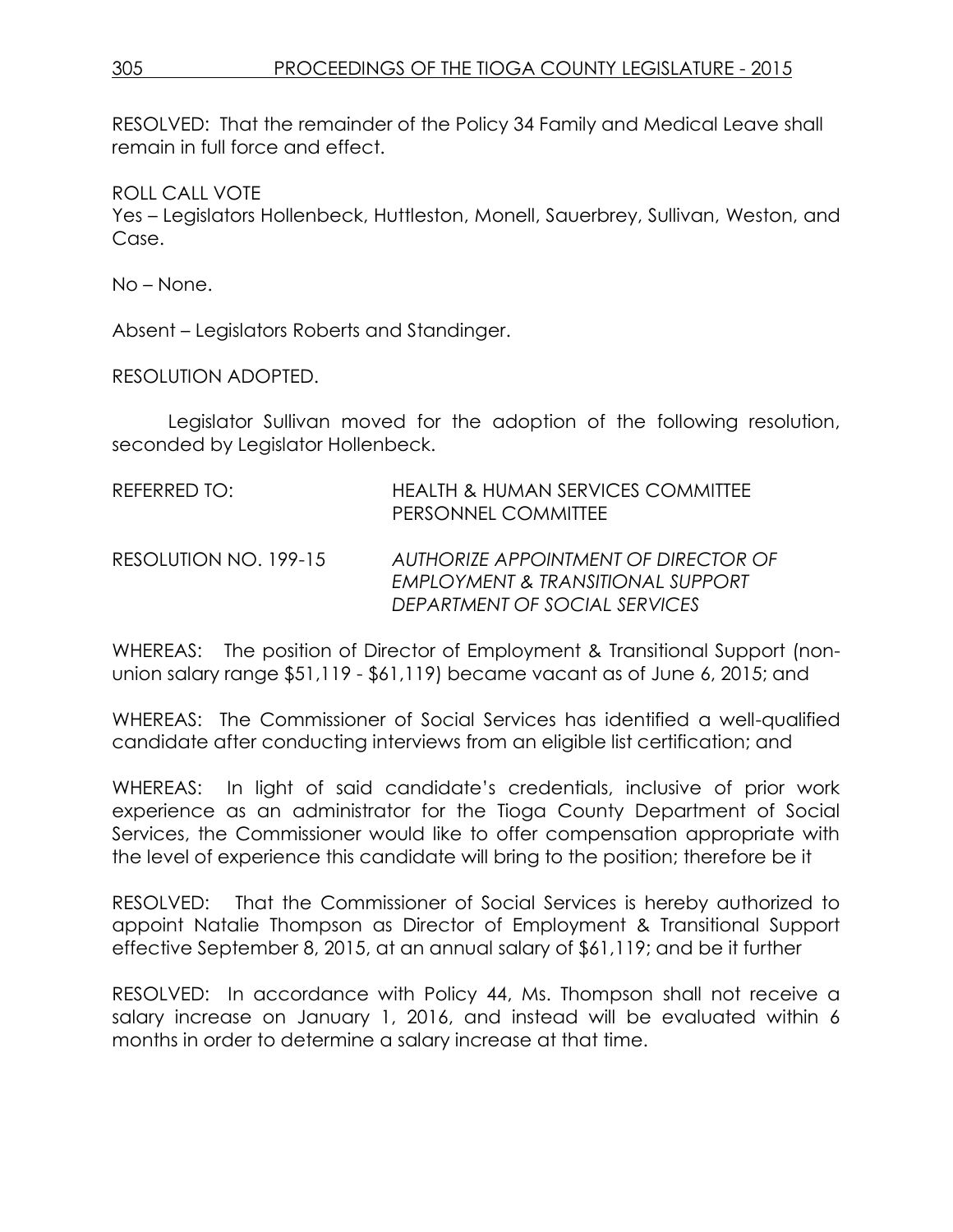ROLL CALL VOTE

Yes – Legislators Hollenbeck, Huttleston, Monell, Sauerbrey, Sullivan, Weston, and Case.

No – None.

Absent – Legislators Roberts and Standinger.

RESOLUTION ADOPTED.

Legislator Sullivan moved for the adoption of the following resolution, seconded by Legislator Monell.

| REFERRED TO:          | <b>HEALTH &amp; HUMAN SERVICES COMMITTEE</b><br>PERSONNEL COMMITTEE                                                                                           |
|-----------------------|---------------------------------------------------------------------------------------------------------------------------------------------------------------|
| RESOLUTION NO. 200-15 | CREATE AND FILL SEASONAL SOCIAL<br>WELFARE EXAMINER POSITIONS AND<br>SEASONAL TYPIST POSITION FOR THE HEAP<br><b>PROGRAM</b><br>DEPARTMENT OF SOCIAL SERVICES |

WHEREAS: Legislative approval is required for the creation of any new positions within Tioga County; and

WHEREAS: The Home Energy Assistance Program (HEAP) will tentatively begin outreach in mid-August and be in full season on November 16, 2015; and

WHEREAS: The Social Services budget allows for the hiring of the following staff for the HEAP Program:

One, full-time, seasonal Social Welfare Examiner for the period September 8, 2015 through March 31, 2016 at the starting salary of \$14.09 per hour, and

One, full-time, seasonal Social Welfare Examiner for the period October 5, 2015 through February 29, 2016 at the starting salary of \$14.09 per hour, and

Two, full-time seasonal Social Welfare Examiners for the period October 19, 2015 through January 31, 2016 at the starting salary of \$14.09 per hour, and

One, full-time, Typist (Seasonal) for the period October 19, 2015 through January 31, 2016 at the starting salary of \$11.69 per hour; therefore be it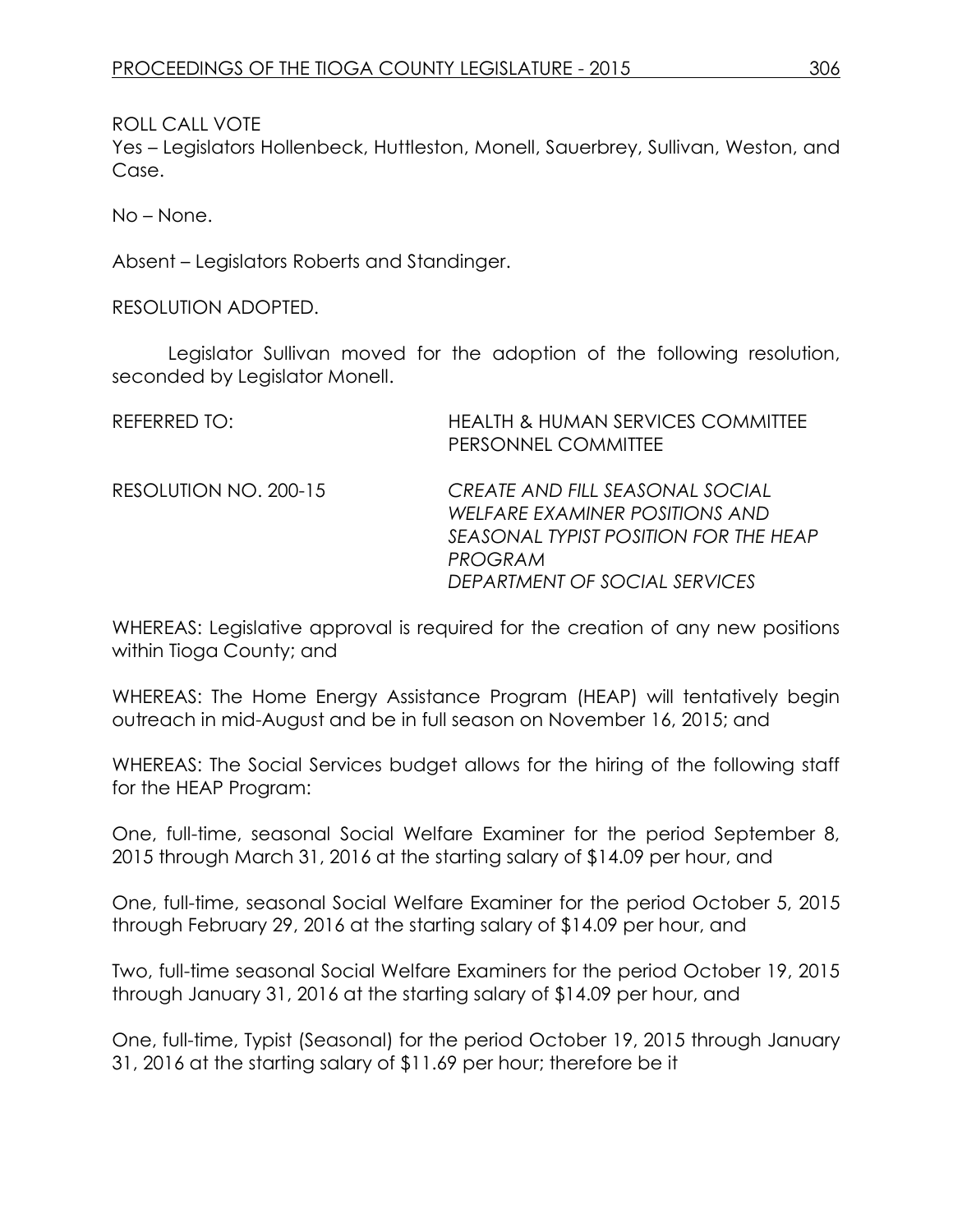RESOLVED: That the Department of Social Services be authorized to create and fill the seasonal HEAP positions listed above and where required, appoint from the appropriate eligible list.

#### ROLL CALL VOTE

Yes – Legislators Hollenbeck, Huttleston, Monell, Sauerbrey, Sullivan, Weston, and Case.

No – None.

Absent – Legislators Roberts and Standinger.

#### RESOLUTION ADOPTED.

Legislator Monell made a motion to have the following two-late-filed resolutions considered, seconded by Legislator Hollenbeck and carried with Legislators Roberts and Standinger being absent.

Legislator Monell moved for the adoption of the following resolution, seconded by Legislator Hollenbeck.

| REFERRED TO:          | FINANCE/LEGAL COMMITTEE                                                                                     |
|-----------------------|-------------------------------------------------------------------------------------------------------------|
| RESOLUTION NO. 201-15 | ACCEPT AUCTION BIDS FOR COUNTY<br><b>OWNED PROPERTY ACQUIRED FOR</b><br>TAXES, AUTHORIZE EXECUTION OF DEEDS |

WHEREAS: Properties acquired by Tioga County for nonpayment of taxes in the Towns of Barton, Berkshire, Candor, Newark Valley, Nichols, Owego, Richford, Spencer and Tioga were offered for sale at Public Auction conducted Thursday, August 6, 2015, by the County Treasurer; and

WHEREAS: It is the intent of the Legislature to return the properties to the Tax Rolls as soon as possible; therefore be it

RESOLVED: That the following bids, being the highest made at said Auction for the several different properties offered, be and hereby are accepted and the Chair of the Tioga County Legislature authorized to sign and record, on receipt of the amount bid and recording costs, Quit Claim Deeds conveying the various parcels to the successful bidders and to their assigns: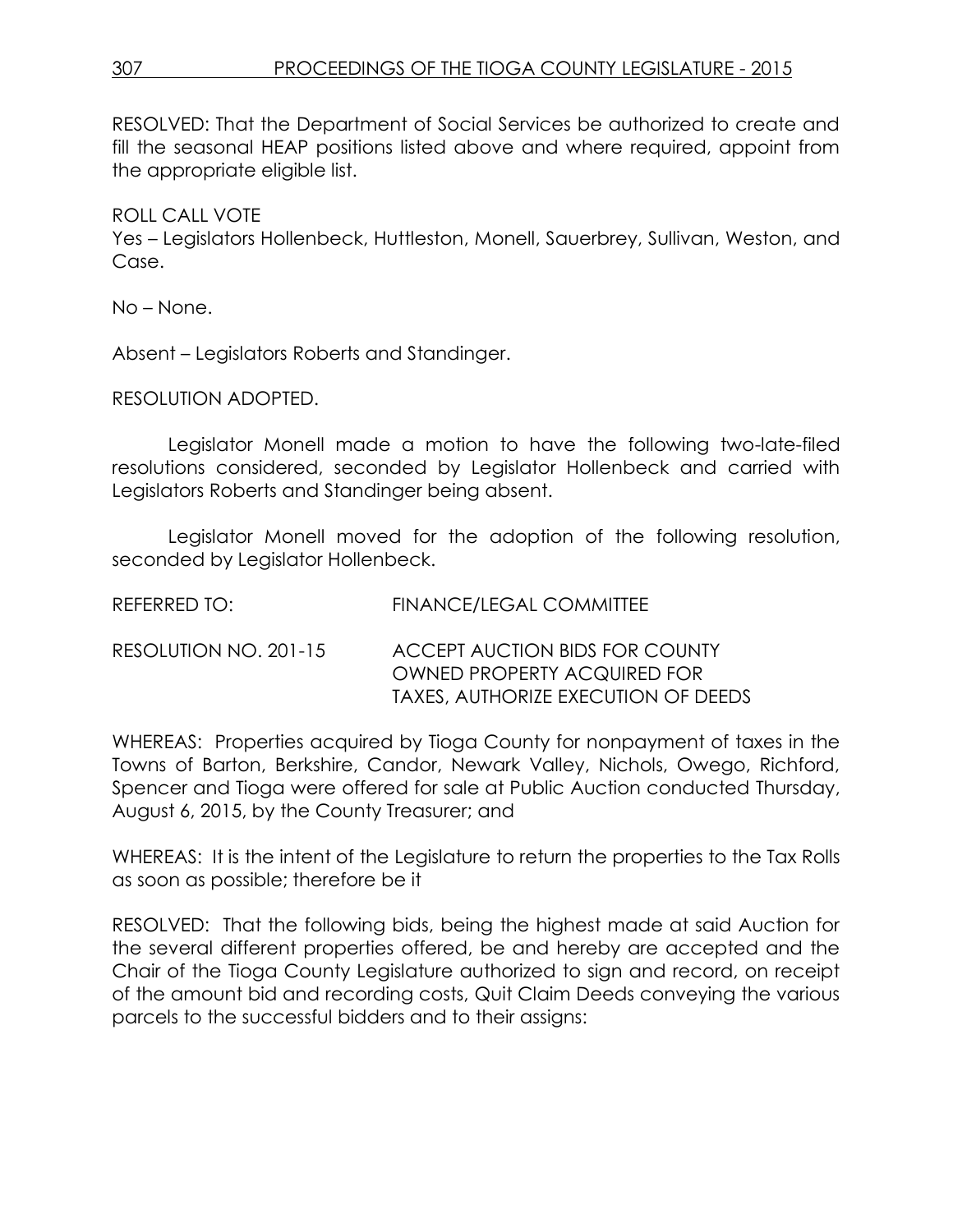| Prior Owner-Tax Map#                                         | Purchaser                    | <b>Bid</b>  |
|--------------------------------------------------------------|------------------------------|-------------|
| <u>Town of Barton:</u>                                       |                              |             |
| 157.00-2-18, Max Coleman                                     | Robert J. Triold             | \$<br>600   |
| 157.07-1-20, Loco Holdings, LLC                              | Robert J. Triold             | \$<br>450   |
| 166.15-7-33, Janice L. Vallilee                              | William C. Sutton Jr.        | \$8,000     |
| <b>Town of Berkshire</b>                                     |                              |             |
| 22.00-2-19, Stanley Lukaszewicz                              | Michelle H. Gehn             | \$5,750     |
| 22.00-1-5.8, Alberto Padron-Cid                              | <b>Wickward Resources</b>    | \$5,500     |
| 22.00-1-5.5, Alberto Padron-Cid                              | Jerry T. Gardner             | \$7,500     |
| 31.07-2-15, Nancy L. Klock                                   | Augustine Adams              | \$17,000    |
| 24.00-1-33, John Gehm                                        | George A. Hoffmier           | \$8,500     |
| Town of Candor:                                              |                              |             |
| 50.00-1-39.10, Sarah Knapp                                   | Ronald A. Bologna            | \$18,000    |
| 29.00-1-4, Edward Monroe                                     | Richard D. Judge Sr.         | \$8,000     |
| <u>Town of Newark Valley:</u>                                |                              |             |
| 61.15-3-32, County of Tioga                                  | Brett W. Relyea              | \$1,000     |
| 64.19-1-20.12, Tyler Donahue                                 | Robert C. Stevens            | \$3,000     |
| 64.19-1-27, Donald Brooks                                    | John A. & Sylvia A. Riegel\$ | 8,500       |
| 64.00-1-44.20, Clarence Grimley                              | Forrest A. Bowen             | \$9,000     |
| 64.19-1-3, Agnes Hammond                                     | Erik S. Young                | \$7,250     |
| 65.00-1-41, Thomas Abbey                                     | Rose Marie & David W. Stack  | \$8,500     |
| <u>Town of Nichols:</u>                                      |                              |             |
| 172.00-1-25.15, Salvatore Vitellaro                          | Susquehanna Land Co.         | \$11,250    |
| 172.00-1-25.14, Salvatore Vitellaro                          | Susquehanna Land Co.         | \$11,250    |
| <u> Town of Owego:</u>                                       |                              |             |
| 118.19-1-1.5, Leo Cueto                                      | Brett W. Relyea              | \$1,800     |
| 118.19-1-1.6, Leo Cueto                                      | Brett W. Relyea              | 1,800<br>\$ |
| 153.06-2-14, John Prosinski                                  | Corey W. Relyea              | \$<br>600   |
| 120.00-1-5, June Packer Steven and Michelle Chaffee          |                              | \$10,250    |
| 128.08-3-9, Walters                                          | Horizon Transport            | \$11,500    |
| 129.05-3-16, Thomas Shumway                                  | Charles L. Everetts          | \$13,000    |
| 128.08-1-1.125, County of Tioga                              | Corey W. Relyea              | \$<br>50    |
| 128.08-3-87, County of Tioga                                 | Eric S., Young               | \$<br>700   |
| 128.08-1-43, County of Tioga                                 | Brett W. Relyea              | \$<br>4,000 |
| 117.19-2-4, County of Tioga                                  | Corey W. Relyea              | \$<br>500   |
| 128.08-1-46, Elizabeth E Barnum                              | Robie Rentals Inc.           | \$<br>7,000 |
| 118.17-1-43.1, Kathleen D. Johnson-Luttman Lori A. Searfoss  |                              | \$<br>5,250 |
| 129.05-3-25, English Brothers Apartments LLC Corey W. Relyea |                              | 500<br>\$   |
| 117.19-1-35, Alfred H. Sibley                                | Robie Rentals Inc.           | \$17,000    |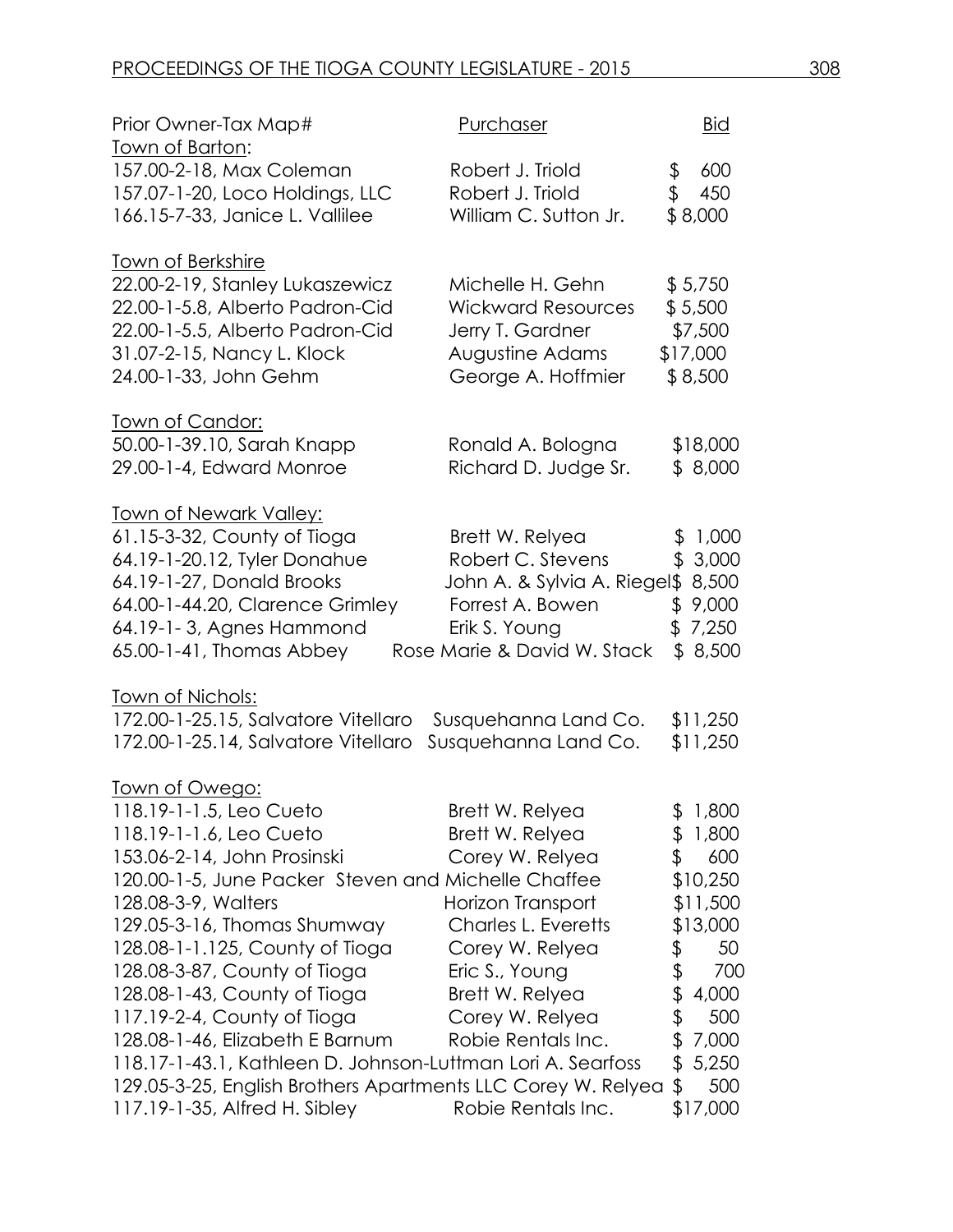| Prior Owner-Tax Map#                                                                                                                                                                      | Purchaser                                                                                       | <b>Bid</b>                                           |
|-------------------------------------------------------------------------------------------------------------------------------------------------------------------------------------------|-------------------------------------------------------------------------------------------------|------------------------------------------------------|
| 143.13-2-50.1, Maynard Smith<br>97.00-1-17.213, Jason M. Spohn<br>152.08-1-23, Sean Taylor<br>142.14-1-27.21, County of Tioga<br>152.08-1-22, Sean Taylor                                 | Candice VanSchaick<br>Christopher J. Pelto<br>John S. Madan<br>Corey W. Relyea<br>John S. Madan | \$1,000<br>\$15,000<br>\$1,800<br>\$ 500<br>\$15,000 |
| Town of Richford:<br>12.00-1-16.20, Daseta Gray<br>16.00-1-15, Daseta Gray<br>12.00-1-26.20, Christopher Wilkinson Craig A. & Kerry L. Mincher<br>12.00-1-27, Justine Wolf                | Hassib M. Kazan<br>Hassib M. Kazan<br>Timothy L. & Theresa C. Pollard                           | \$4,625<br>\$4,625<br>\$16,500<br>\$2,300            |
| <u>Town of Spencer</u><br>69.00-2-12.2, Robert Punger                                                                                                                                     | Augustine Adams                                                                                 | \$13,250                                             |
| <u> Town of Tioga:</u><br>158.12-2-20, Laurence Gallow Steven and Michelle Chaffee<br>158.12-2-44, Stanley Lukaszewicz<br>159.00-3-29, Stanley Lukaszewicz<br>126.00-2-30, Clara Wheeland | Amy L. Cluver<br>James P. Perkins<br>Jacqueline M. Reese                                        | 7,000<br>\$<br>\$2,500<br>\$1,600<br>\$1,900         |

ROLL CALL VOTE

Yes – Legislators Hollenbeck, Huttleston, Monell, Sauerbrey, Sullivan, Weston, and Case.

No – None.

Absent – Legislators Roberts and Standinger.

RESOLUTION ADOPTED.

Legislator Sullivan moved for the adoption of the following resolution, seconded by Legislator Monell.

| REFERRED TO:          | <b>HEALTH &amp; HUMAN SERVICES COMMITTEE</b><br>PERSONNEL COMMITTEE              |
|-----------------------|----------------------------------------------------------------------------------|
| RESOLUTION NO. 202-15 | AUTHORIZE RECLASSIFICATION OF VACANT<br><b>POSITION</b><br><b>MENTAL HYGIENE</b> |